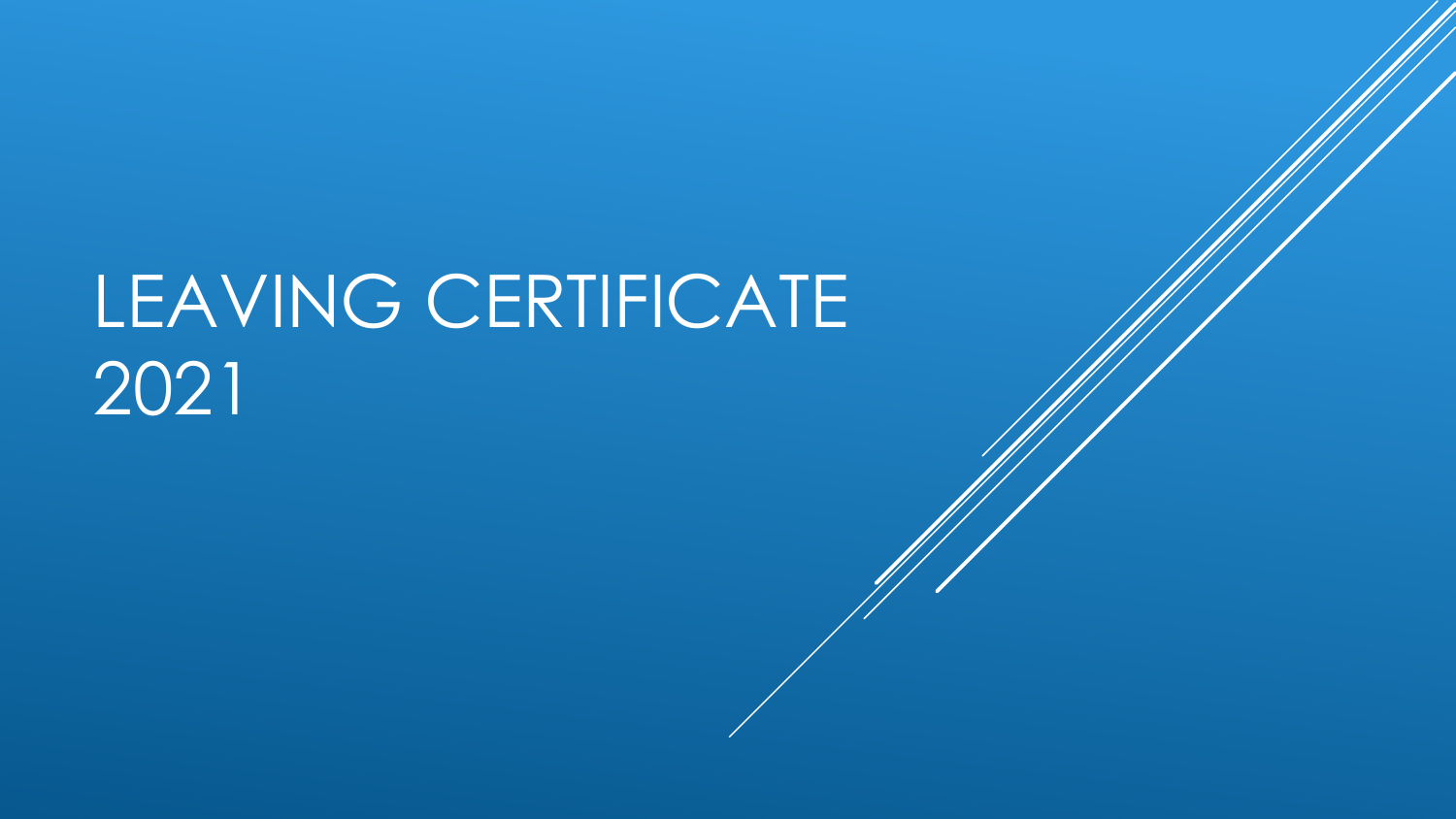#### Return to School

 $\Box$  1<sup>st</sup> March – return date for 6<sup>th</sup> Year students.

 $\Box$  All students are expected to return (unless medically diagnosed as at very high risk)

 $\Box$  Regardless of if a student opts for an accredited grade or the traditional Leaving certificate, attendance is vital and required.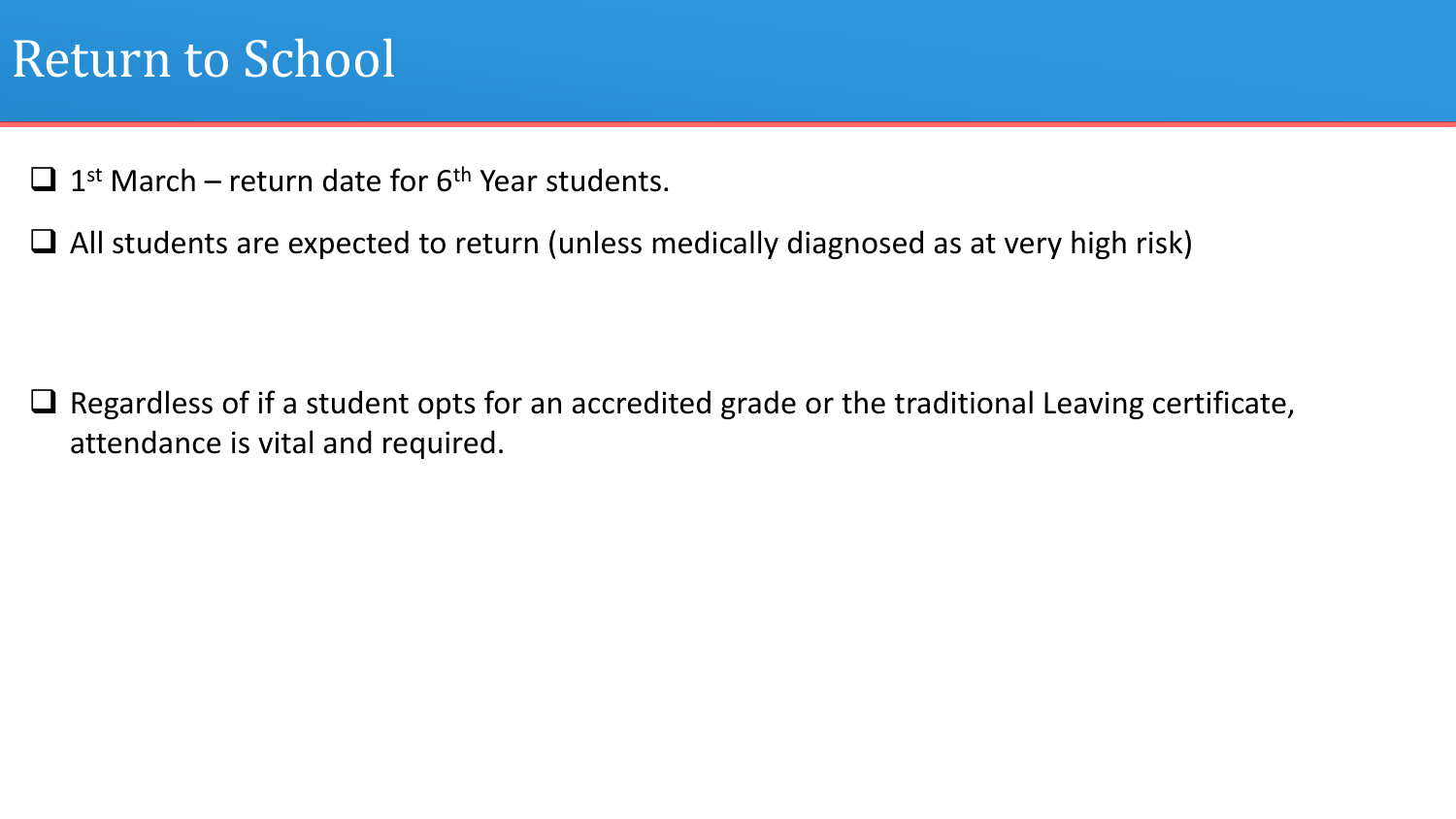### 'Traditional Leaving Certificate' and 'Accredited Grades'

- 'Traditional Leaving Certificate' and 'Accredited Grades' are separate and parallel processes
- $\Box$  An estimated mark will be generated for every candidate in the country
- $\Box$  This estimated mark will be used as a back-up if a candidate does not sit the written examination
- $\Box$  No 'Bereavement Examinations' or other examinations in 2021
- If a student sits the written exams and opts for an Accredited Grade, he will get the best mark of the two
- **Advice is that a student should opt for both because they will 'get the best of both worlds'**
- $\Box$  This year the process is organised by the SEC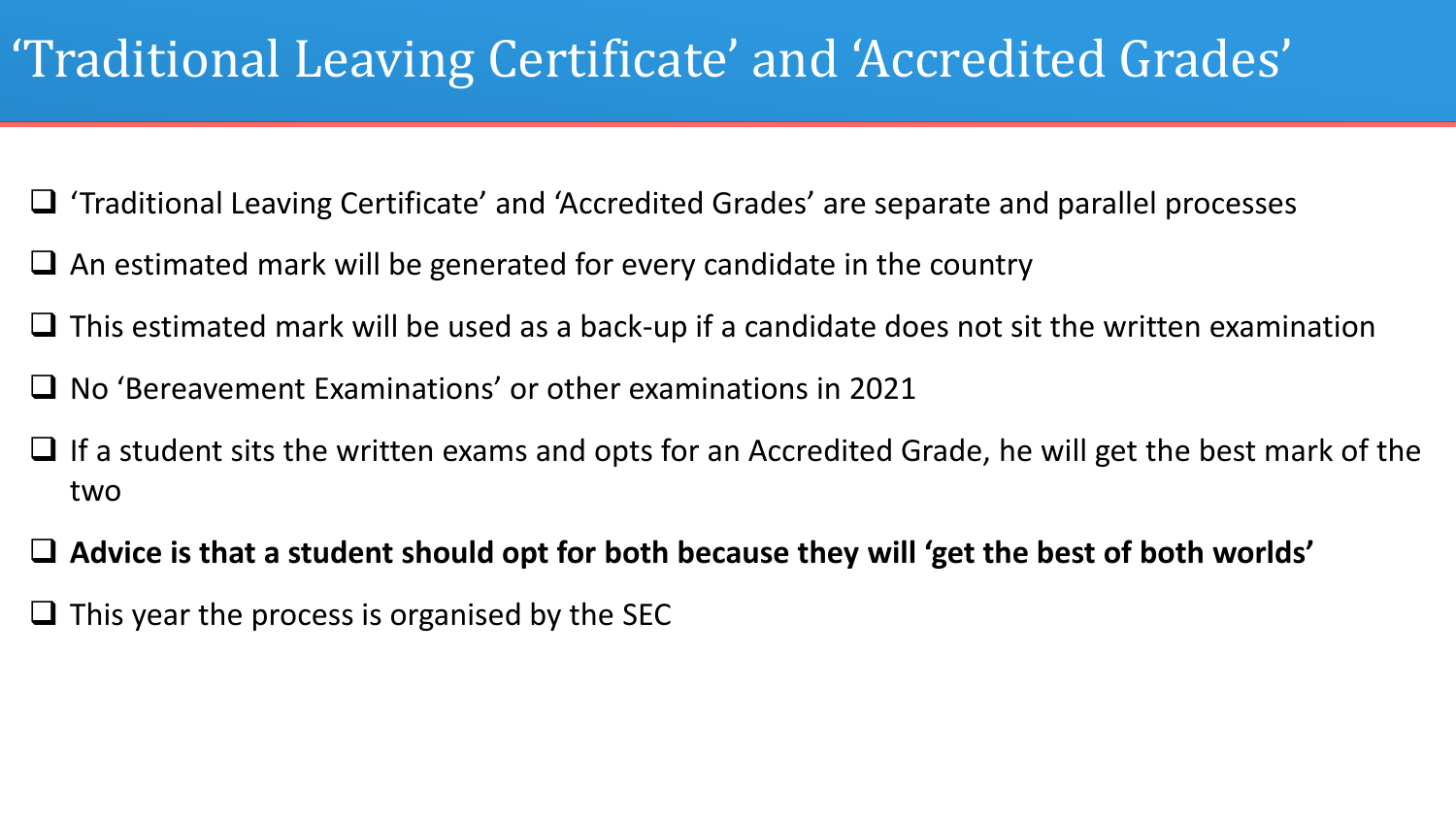### Traditional Leaving Certificate – 'Written Examinations'

 $\Box$  Written Examinations will commence on 9<sup>th</sup> June (subject to Public Health advice)

- $\Box$  Students who sit the examinations will need to engage with orals and coursework
- $\Box$  If a student does not do the orals/coursework, and sits the written examinations but he will forfeit the marks for the orals or practical component(s)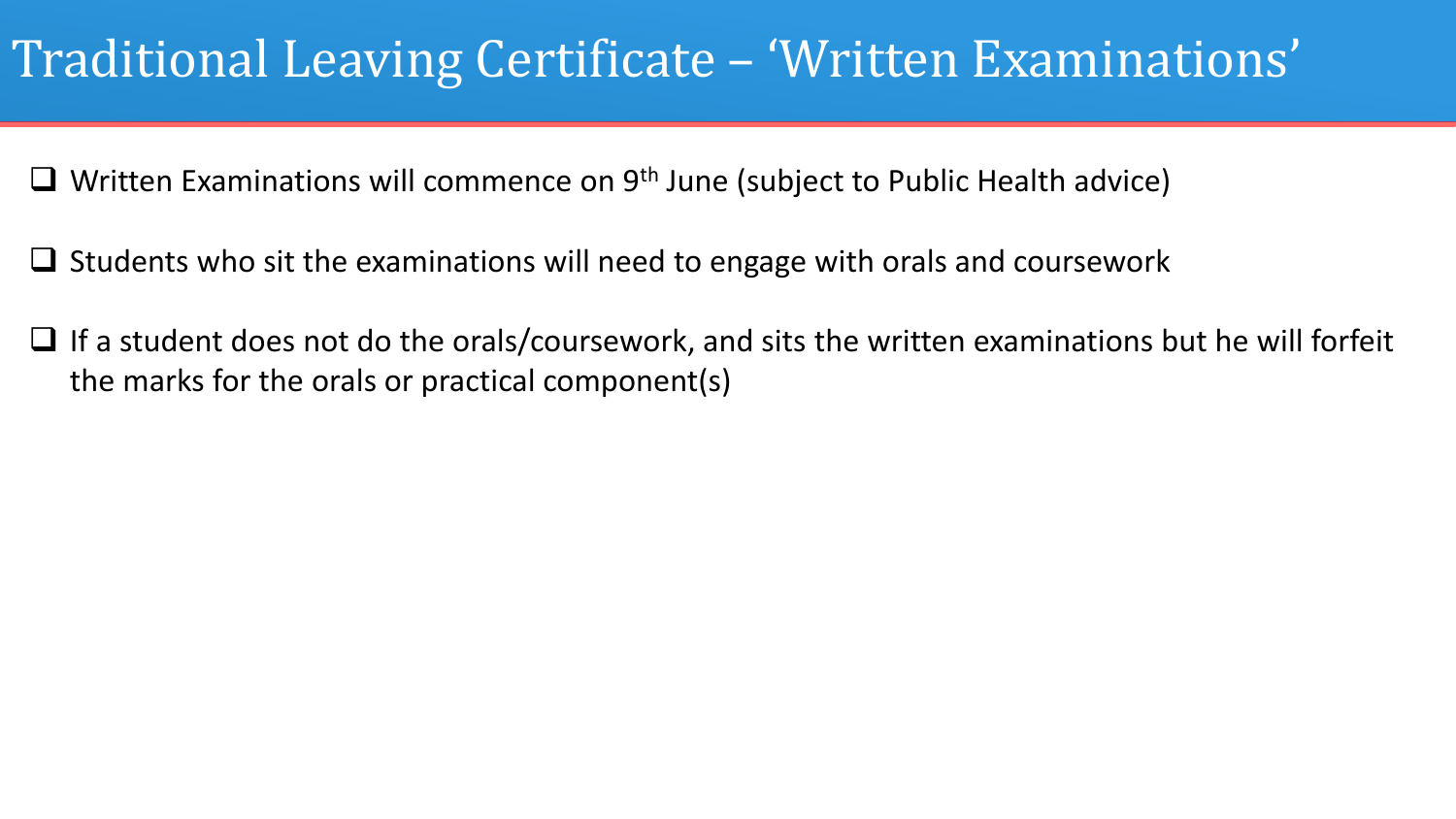- $\Box$  All candidates will be assigned an estimated mark
- $\Box$  Estimated mark will be provided by the subject teacher
- **No Ranking** but teachers are expected to give a differentiated mark between students
- $\Box$  The 'comprehension' of coursework can be used to determine an estimated mark in the broad sense. Students who opt for accredited grades will need to engage with oral work and coursework
- $\Box$  A process of Subject Alignment will happen in school
- $\Box$  Oversight by school senior management team (Principal and Deputy Principal)
- $\Box$  Submission of data to the SEC
- $\Box$  SEC standardisation
- $\Box$  Estimated Mark becomes an Accredited Grade when the SEC perform an alignment process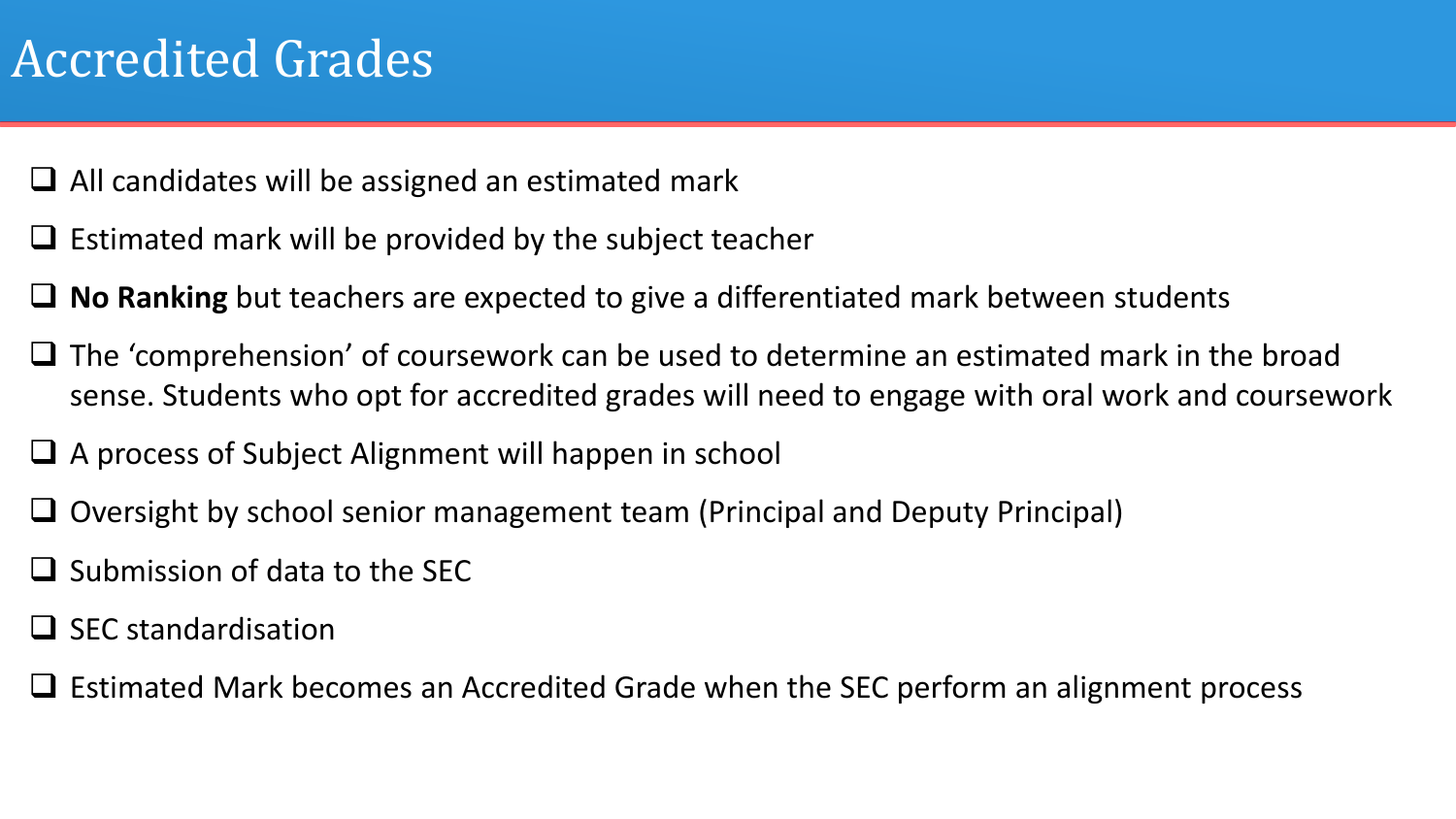#### Estimation of Mark

- $\Box$  Based on the professional judgement of the teacher
- $\Box$  Evidence over two years Transition Year data is not allowed
- $\Box$  Use of Formative and Summative assessments
- **Limited additional testing outside of what you might ordinarily do**
- **Mocks data must not be used**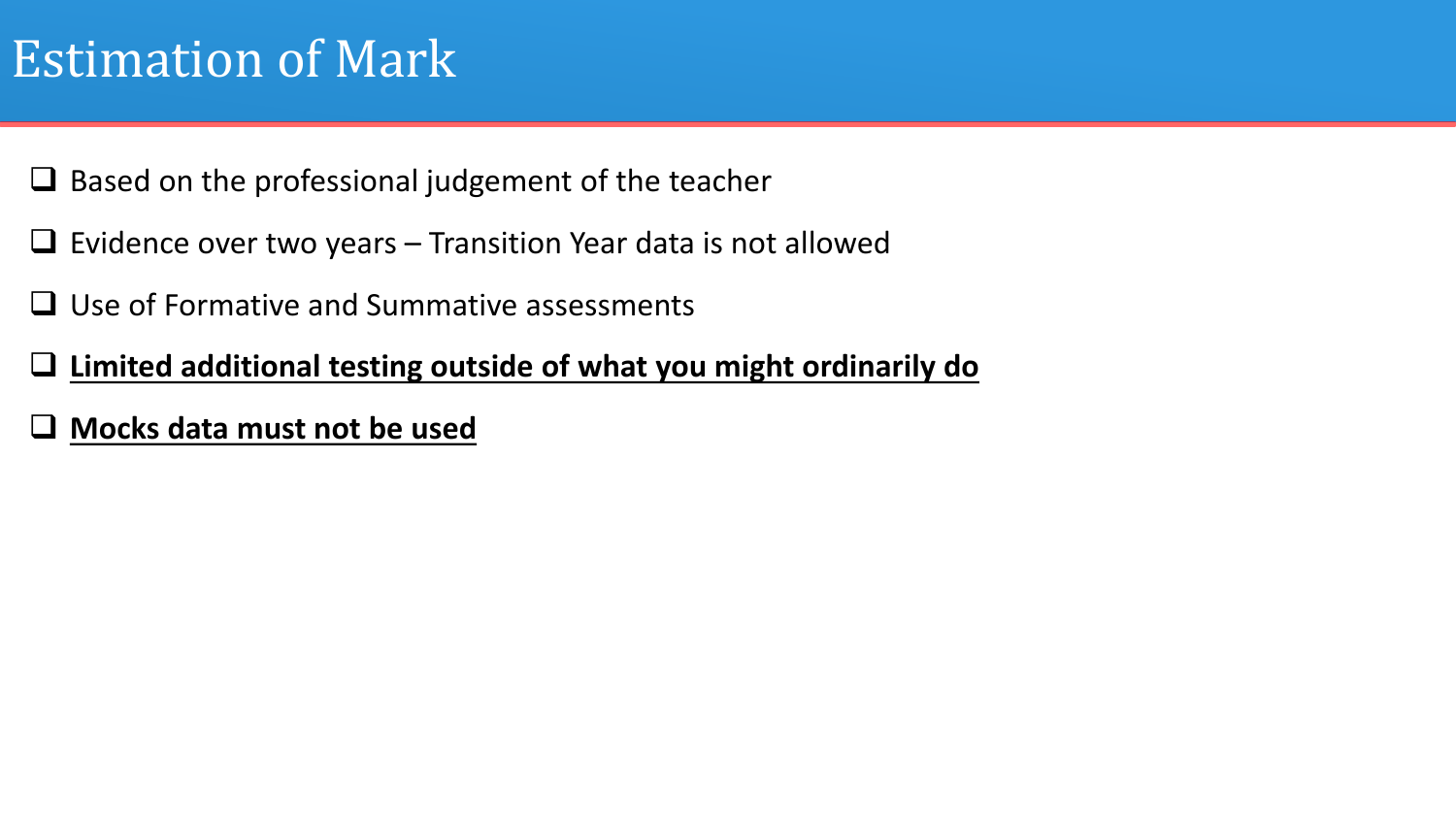

- $\Box$  SEC will align estimated marks using national/Junior Cycle data
- $\Box$  Assign Accredited Grade
- **Canvassing throughout prohibited**
- $\Box$  Results will issue as close to traditional date as possible
- $\Box$  Candidate will see best of Leaving Certificate / Accredited Grade per subject listed
- $\Box$  Later, candidate will see breakdown of grades determined under each process available
- $\Box$  Two distinct appeal processes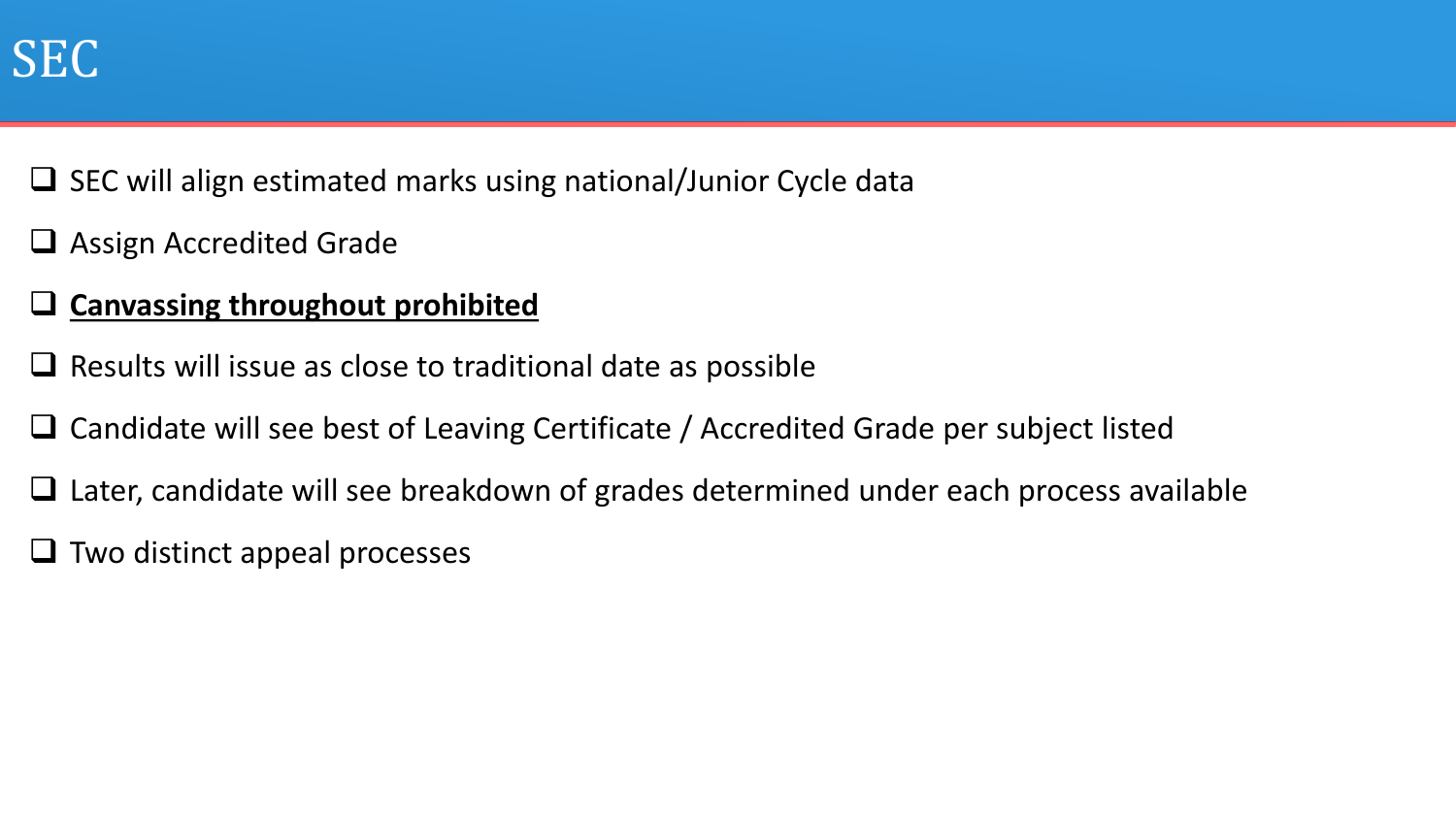

- $\Box$  SEC Student Portal to open no date set yet, Orals, entries, Levels, opt in for accredited grades, opt for Exam sits
- **Issued last Thursday . . .** *A Guide to State Examinations and SEC Accredited Grades*
- **To issue soon . .** *. Subject-by-subject guide on all subjects with practical/coursework components*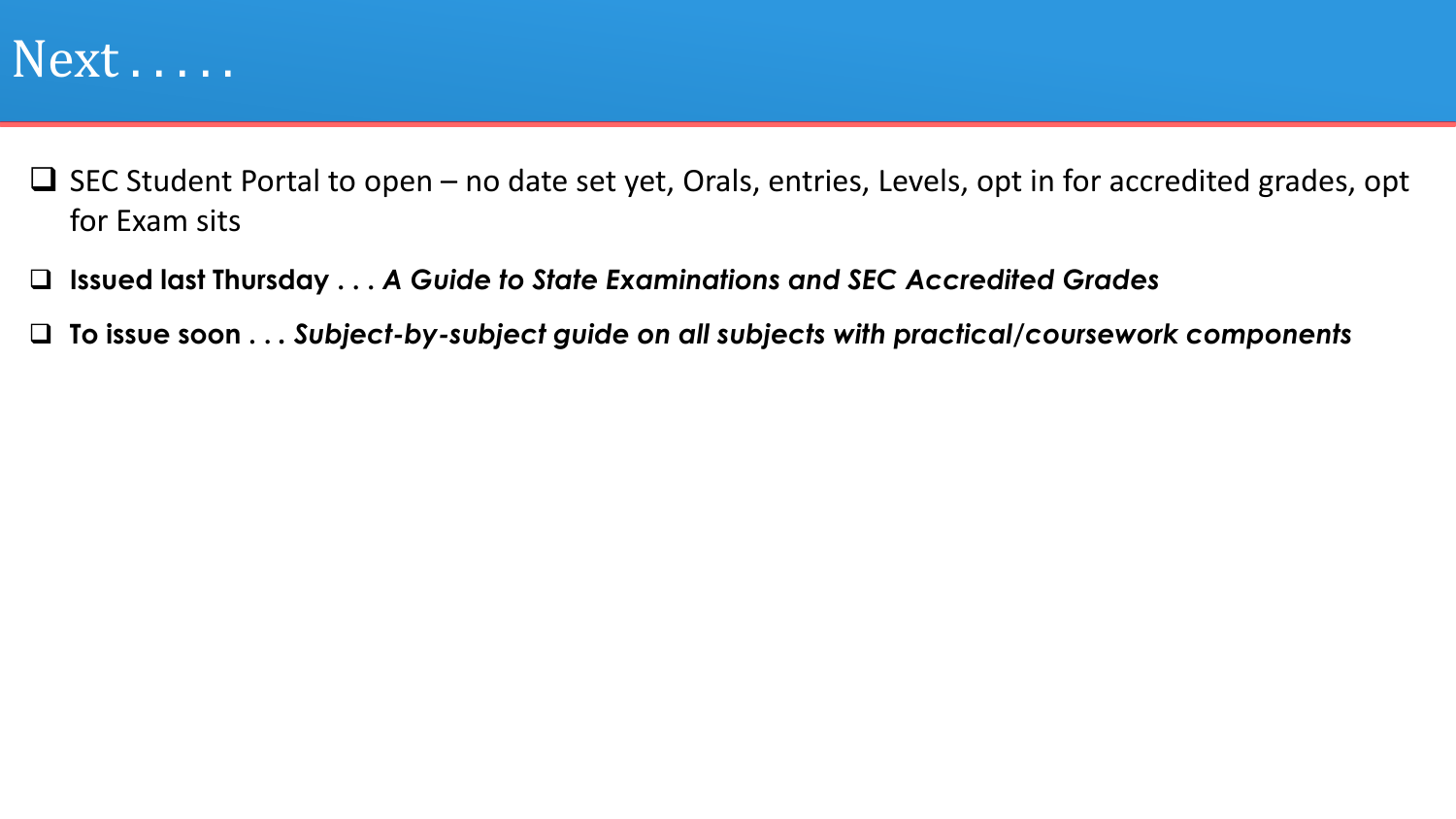| <b>KEY DATES</b>           | <b>EXAM COMPONENT</b>                             |                                                    |
|----------------------------|---------------------------------------------------|----------------------------------------------------|
| 8 <sup>th</sup> March 2021 | <b>STUDENT PORTAL OPENS?</b>                      | <b>Decision of Students</b>                        |
| 29th March 2021            | <b>ORAL EXAMS</b>                                 | <b>School Administered</b>                         |
| 14th May 2021              | <b>COLLECTION OF EVIDENCE - ACCREDITED GRADES</b> | <b>Coursework Completed</b>                        |
| 28th May 2021              | SCHOOL TERM ENDS FOR STUDENTS                     | One Week Early                                     |
| 4 <sup>th</sup> June 2021  | <b>ACCREDITED GRADES PROCESS COMPLETED</b>        | Accredited Grades Submitted by Schools             |
| 9 <sup>th</sup> June 2021  | LEAVING CERTIFICATE WRITTEN EXAMS COMMENCE        | 'Normal' LC Timetable<br>9th June - 29th June 2021 |
| Mid August 2021            | LEAVING CERTICATE EXAM RESULTS ISSUED             | 'Normal' Timeline for CAO Offers etc               |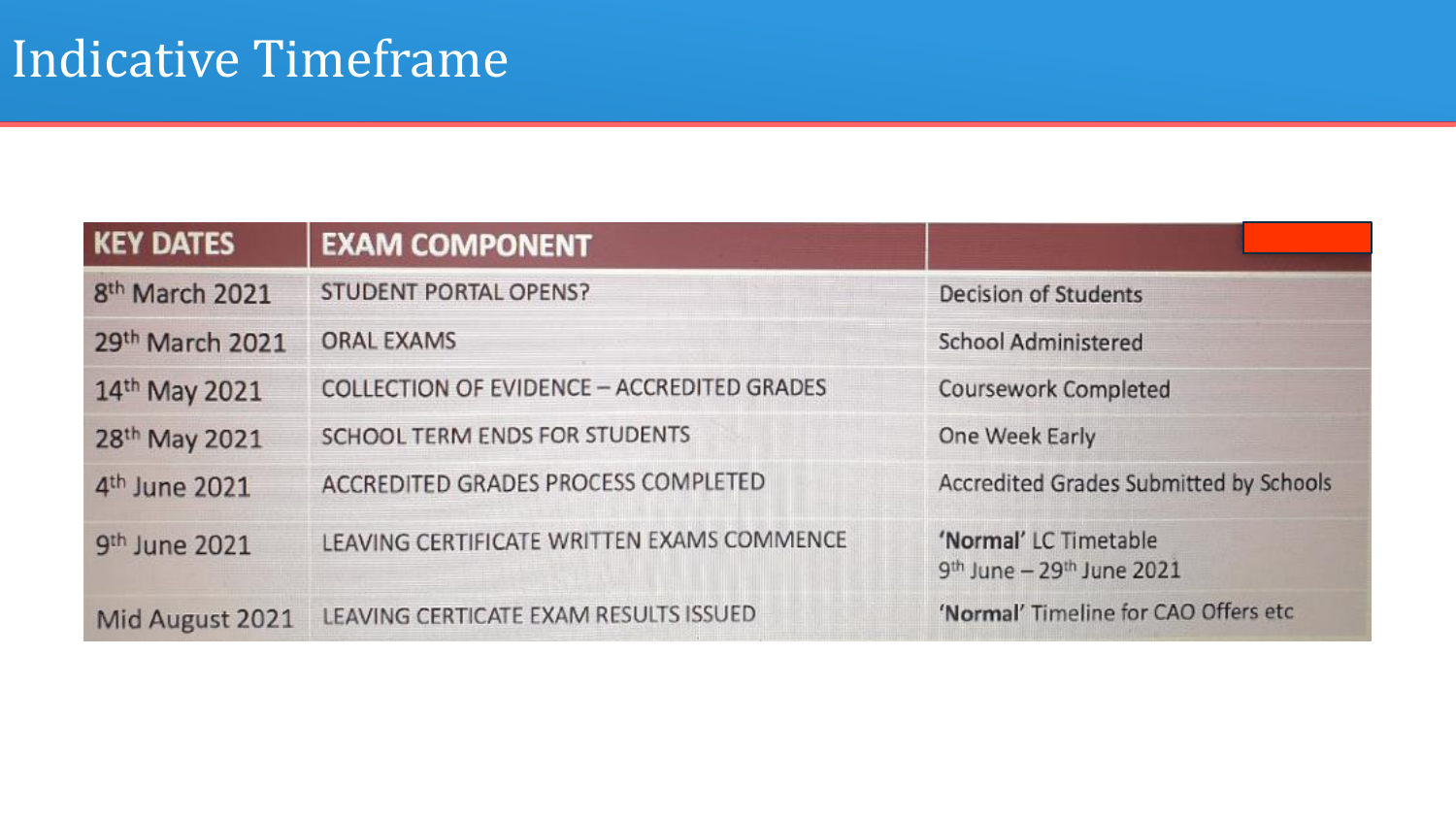### Oral Examinations

- $\Box$  Will be conducted in school
- $\Box$  Will take place during or after Easter (possibly including weekends)
- $\Box$  Will take place outside of school tuition time no erosion of tuition time
- $\Box$  Will be face-to-face in the school in line with Public Health advice
- $\Box$  May be conducted by teachers in our school
- $\Box$  The teachers will conduct the orals and record the interview
- $\Box$  Work (digital record) will be sent to the SEC and marked by the SEC
- $\Box$  Students who sit the examinations will need to engage with orals and coursework
- $\Box$  Students can sign up for orals by 9<sup>th</sup> March (this is an indicative date)